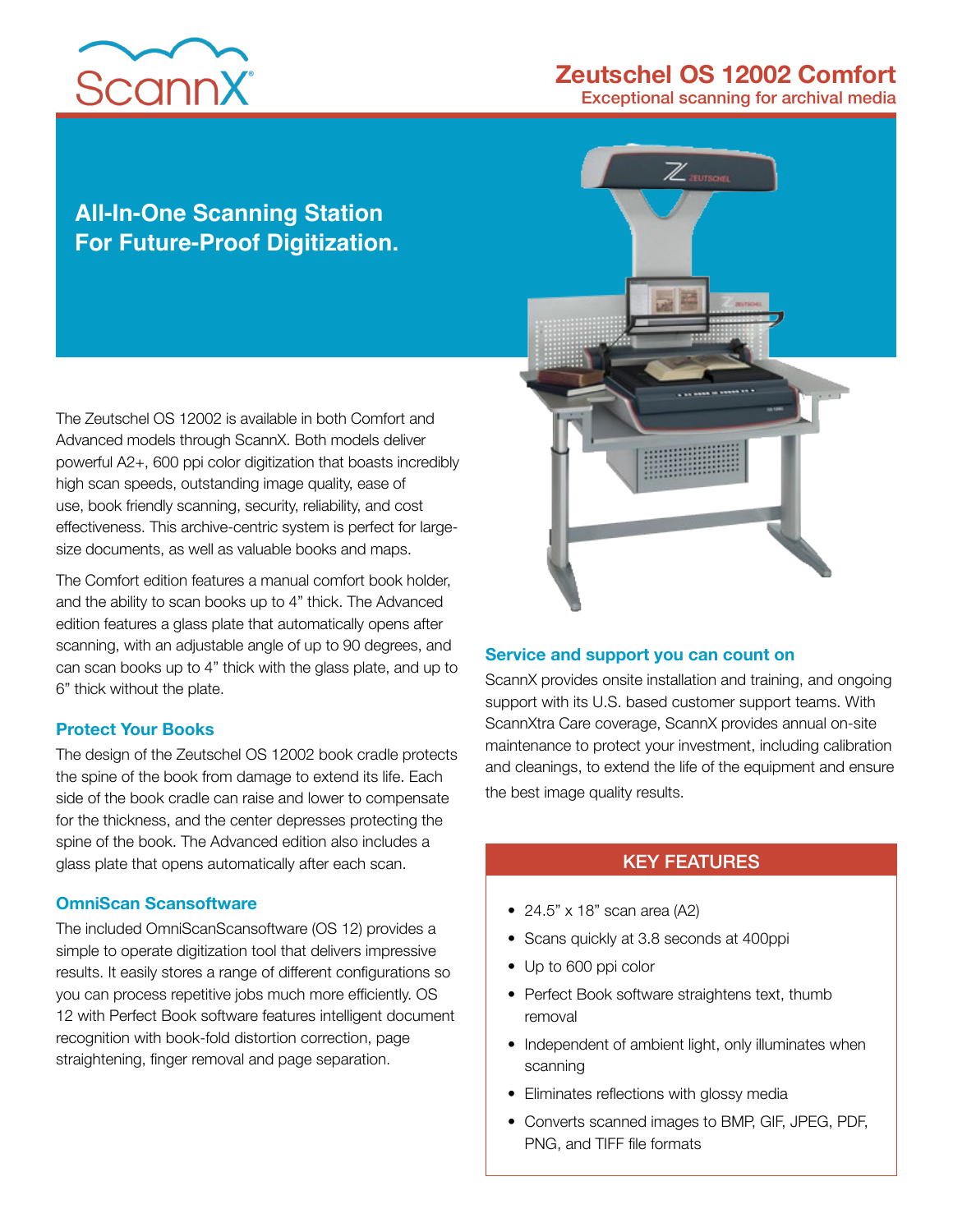

Exceptional scanning for archival media

# Scanner Specifications

|                                      | OS 12002 COMFORT                                                                                                                              | <b>OS 12002 ADVANCED</b>                                                                                                                      |
|--------------------------------------|-----------------------------------------------------------------------------------------------------------------------------------------------|-----------------------------------------------------------------------------------------------------------------------------------------------|
| Scan area                            | 24.5" x 18" (622 x 460 mm) (> DIN A2)                                                                                                         | 24.5" x 18" (622 x 460 mm) (> DIN A2)                                                                                                         |
| Scan mode                            | Color                                                                                                                                         | Color                                                                                                                                         |
| True color processing                | 42 bit color   output 24 bit color,<br>14 bit gray scale   output 8 bit gray scale,<br>1 bit b/w   output 1 bit b/w                           | 42 bit color   output 24 bit color,<br>14 bit gray scale   output 8 bit gray scale,<br>1 bit b/w   output 1 bit b/w                           |
| Maximum resolution                   | 600 ppi                                                                                                                                       | 600 ppi                                                                                                                                       |
| Scan speed                           | 3,8 sec / 400 ppi                                                                                                                             | 3,8 sec / 400 ppi                                                                                                                             |
| Auto focus                           | approx. 2" (50 mm)                                                                                                                            | approx. 2" (50 mm)                                                                                                                            |
| User software                        | min. Omniscan OS 12.12 (64 bit), with<br>multithread function (optional)                                                                      | min. Omniscan OS 12.12 (64 bit), with<br>multithread function (optional)                                                                      |
| Book holder                          | manual comfort book holder                                                                                                                    | Advanced version with glass plate, opening angle<br>adjustable up to 90°; automatic opening of glass<br>plate after scanning                  |
| Working Mode                         | manual                                                                                                                                        | manual                                                                                                                                        |
| Maximum book thickness               | 3.9" (100 mm)                                                                                                                                 | 3.9" (100 mm) with glass plate<br>5.9" (150 mm) without glass plate                                                                           |
| Scanner interface                    | Gig E                                                                                                                                         | Gig E                                                                                                                                         |
| Data Display                         | all the standard formats, for example,<br>TIFF uncompressed, TIFF G4, JPEG, JP2,<br>Multipage TIFF, PDF, Multipage PDF, BMP,<br>PNG, GIF, PCX | all the standard formats, for example,<br>TIFF uncompressed, TIFF G4, JPEG, JP2,<br>Multipage TIFF, PDF, Multipage PDF, BMP, PNG,<br>GIF, PCX |
| Accessories (optional)               | PC, monitor, lockable scanner table, different<br>book hoders                                                                                 | PC, monitor, lockable scanner table, different<br>book hoders                                                                                 |
| Dimensions (w $\times$ d $\times$ h) | 37.6" x 34.7" x 51.7" (955 x 880 x 1312 mm)                                                                                                   | 37.6" x 34.7" x 51.7" (955 x 880 x 1312 mm)                                                                                                   |
| Workspace                            | 27.5" x 28.3" (700 x 720 mm)                                                                                                                  | 27.5" x 28.3" (700 x 720 mm)                                                                                                                  |
| Weight                               | approx. 70 kg                                                                                                                                 | approx. 70 kg                                                                                                                                 |
| Power requirements                   | 230 V, 50/60 Hz, 1,1 A<br>other voltages on request                                                                                           | 230 V, 50/60 Hz, 1,1 A<br>other voltages on request                                                                                           |